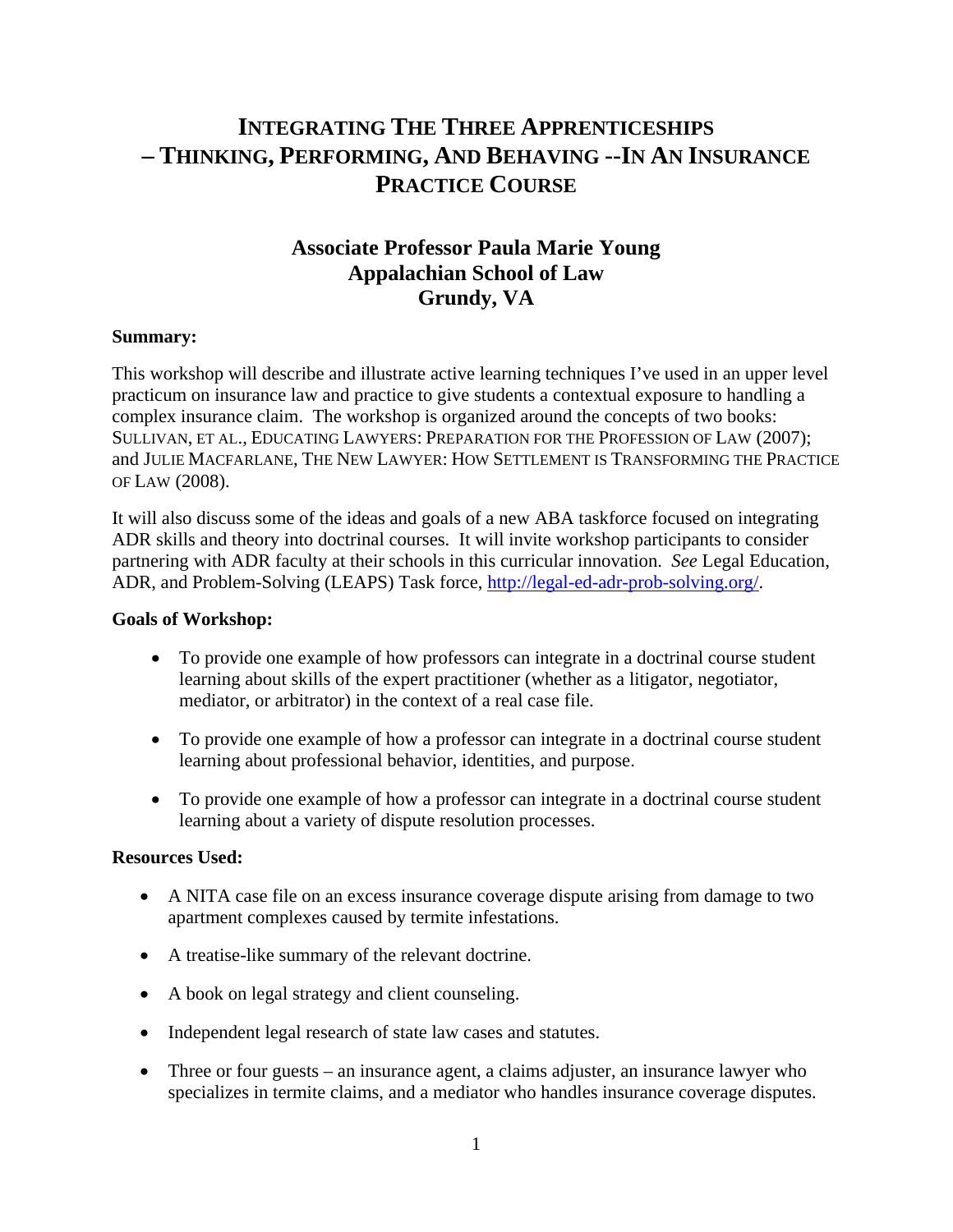- Law practice treatises on Library Reserve relating to the litigation of an insurance coverage claim.
- A course TWEN website.
- Wikis on TWEN.

### **Teaching Methods:**

- Students play the role of law firm associates representing a party in the dispute.
	- o Early in the semester, I ask students which side of the dispute they want to represent.
- I play the role of senior partner in the firm who supervises their work and assignments.
- Students take a portion of the file and develop a timeline of events on one of the Wikis.
- They also identify on another Wiki the "players" in the dispute, along with the person's position, and general role in the dispute.
- The professor sets up other Wikis tied to each legal issue in the dispute and encourages students to post on the Wikis information they find during their research, even if the information relates to an issue assigned to another student group.
- We identify the legal issues they need to research in the relevant state law after getting an overview of each topic using the treatise.
- Students develop and post outlines of the treatise chapters on the course TWEN site.
- Students, working in groups of two students, research and write a legal memo to the partner on the assigned legal issue.
	- o Students submit two drafts of the memo for the professor's review and feedback.
	- o Students use a number of library resources designed for practicing attorneys to research their assigned legal issue and draft the legal memo.
- Students analyze and digest three types of documents: case law, statutes, and insurance contracts. They also consider the public policy relating to insurance, the economics of the industry, its structure and regulation, and the role insurance plays in our society.
- We also discuss the dispute in the broader context of the interests, economic situation, goals, emotions, psychological needs, and other concerns of the client, witnesses, and opposing party.
- Students, in role, interview two of the client's representatives, one of whom has a bad memory and is feeling blamed and incompetent.